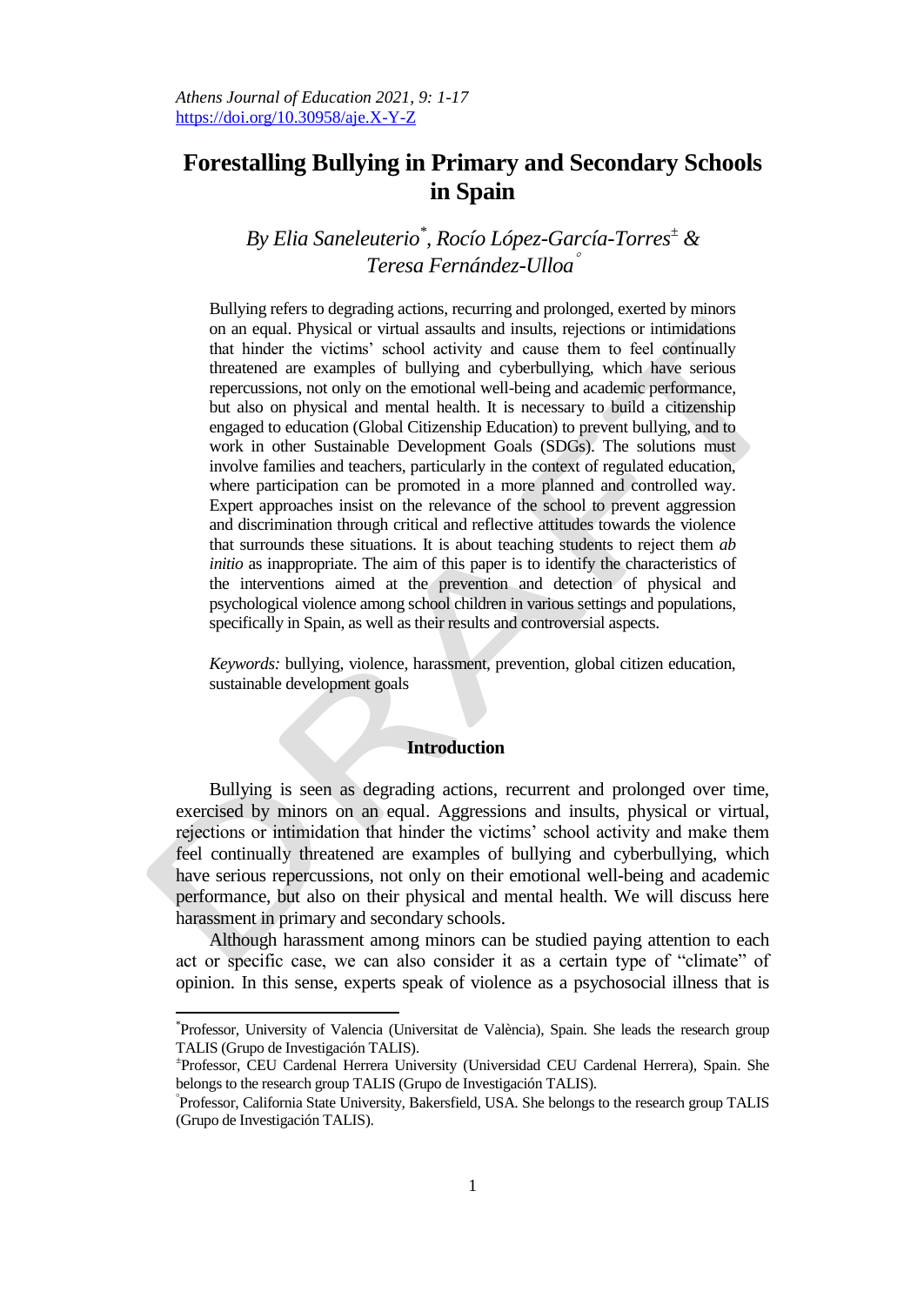generated in the habituation to violent environments, caused by a lack of democratic consciousness. However, it is necessary to be aware that "whoever verbally assaults, does not have to go beyond the barrier of physical injury. Frequently, however, those who physically attack also do so verbally" (Saneleuterio & López-García-Torres, 2017, p. 268, translation). Psychological abuse, instead, presents greater subtleties precisely because they are not usually accompanied by verbal abuse or physical aggression. For this reason, psychological abuse is not usually measured as precisely as direct violence, much less in school settings, such as those discussed herein.

First, the aggressor and the victim must be clearly defined. For the study of the casuistry and prevention in childhood, we can agree that both must be minors, which would leave aside cases of aggression where the age is very unequal and shows a factor of dominance or evident power. In this regard, it must be considered that, as Prats (2015) has established, bullying by peers, especially in the school environment "leaves more consequences than abuse by adults", probably because it is more difficult to assume, since it cannot be related to an excess of authority.

Focusing consequently on peer problems, a study by Cerezo (2009) showed that, when the distribution is seen according to sex, violent behaviour during the first years of school occurs more frequently among boys than among girls. Although the data is not particularly striking, what stands out is to find that both types of violence (boy-boy and girl-girl) are dominant with respect to those that occur between the sexes; these are rare in childhood, increasing with puberty and adolescence, and specializing in sexual or sexist violence. However, if we extend to harassing behaviours without violence, these stereotypes are nuanced. Globally, the latest UNESCO (2018) report advances that the prevalence of bullying is not significantly higher, in general, in one sex than in the other. The difference would come in its typology, and, for this reason, it is necessary to investigate it in order to adapt prevention measures that act precisely at the origins of the problems, according to their nature.

There are several terms related to bullying that are worth explaining here. People, and especially young people, tend to follow the crowds. According to Schmitt-Beck (2015), professor of political sociology at the University of Mannheim, Germany, this phenomenon is called the "bandwagon effect" or "contagion effect".

The term […] denotes a phenomenon of public opinion impinging upon [itself] […] In their political preferences and positions people join what they perceive to be existing or expected majorities or dominant positions in society. It implies that success breeds further success, and alternatives that appear to enjoy a broad popular backing are likely to gain even stronger support.

Human beings are social beings, and to share ideas with others helps to maintain harmony. This happens often, and stronger, on social media. The dangers of this are obvious when it comes to negative content; for example, hate speech or cyberbullying. Without having a deeper knowledge of an issue, people get carried away by the comments of others, especially teenagers.

Crowd psychologist Gustave Le Bon states,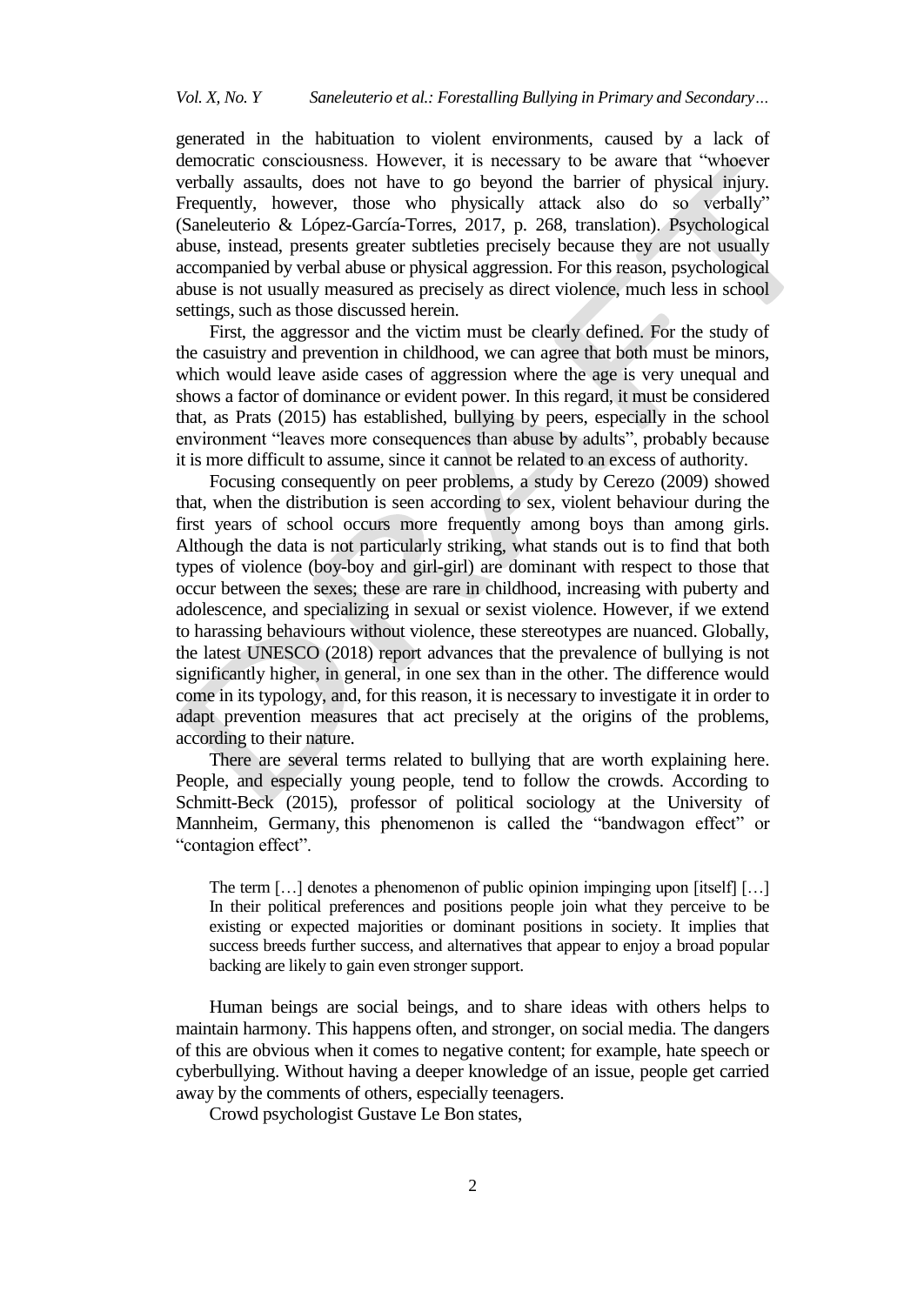We see, then, that the disappearance of the conscious personality, the predominance of the unconscious personality, the turning by means of suggestion and contagion of feelings and ideas in an identical direction, the tendency to immediately transform the suggested ideas into acts; these, we see, are the principal characteristics of the individual forming part of a crowd. He is no longer himself, but has become an automaton who has ceased to be guided by his will" (Leary, 2018).

In the cyberspace, there are many users keen to linguistic violence. Language abusers in the social media are known as "internet trolls", whose act is defined by Buckles, Trapnell, and Paulhus (2014), as "the practice of behaving in a deceptive, destructive, or disruptive manner in a social setting on the Internet with no apparent instrumental purpose"  $(p. 97)$ . What these people want when they post is to irritate others. According to the Center for Mobile Communication Studies (2018), ―Groshek and Cutino (2016) conclude that mobile or web-based content tends to show more incivility and impoliteness (p. 1). Therefore, today's Internet environment provides a broader place for the breeding of malicious speeches". These comments are contagious, mainly due to that crowd or bandwagon effect, and rational discussion is lost forever. This is shown, for example, in the Chinese director Kaige Chen's movie *Caught in the Web* (2012), where the heroine becomes embroiled in controversy after a cell phone video of her being disrespectful to an elderly person goes viral. She had a justification to do that, but she begins to face a public pressure that destroys her life.

This *trolling* attitude is common between young population, who inundates the social media, what causes more school bullying, since they have an easy access to those media through the cell phones and tablets/laptops everywhere. According to the Center for Mobile Communication Studies (2018), "The Internet allows these young people to send harassing e-mails or instant messages, post obscene, insulting, and slanderous messages to online bulletin boards, or even develop Web sites to promote and disseminate defamatory content (Patchin & Hinduja, 2006, p.  $153)$ ".

Other concepts deserving some attention are "intimacy" and "extimacy" in social networks. There is a need to discuss how ethical principles are violated due to the ignorance and confidence of users. The Web 2.0. distorts privacy, through the constant communication and feedback; users consider that is more important to share their privacy. As Tello (2013) indicates,

[...] the way we constitute and define ourselves as subjects has changed. Introspective view is deteriorated. We increasingly define ourselves as what we exhibit and what the others can see. Intimacy is so important to shape who we are that we have to show it (Pérez-Lanzac & Rincón, 2009).

This debilitation of the introspective process was already stated by Jacques Lacan (1958), who created the label "extimacy", linked to the expression of onceprivate information through social networks. Privacy is made public through new communication networks; it is an "exposed intimacy".

The solution to this problem seems to be "literacy", "the first step towards freedom, towards liberation from social and economic constraints. It is the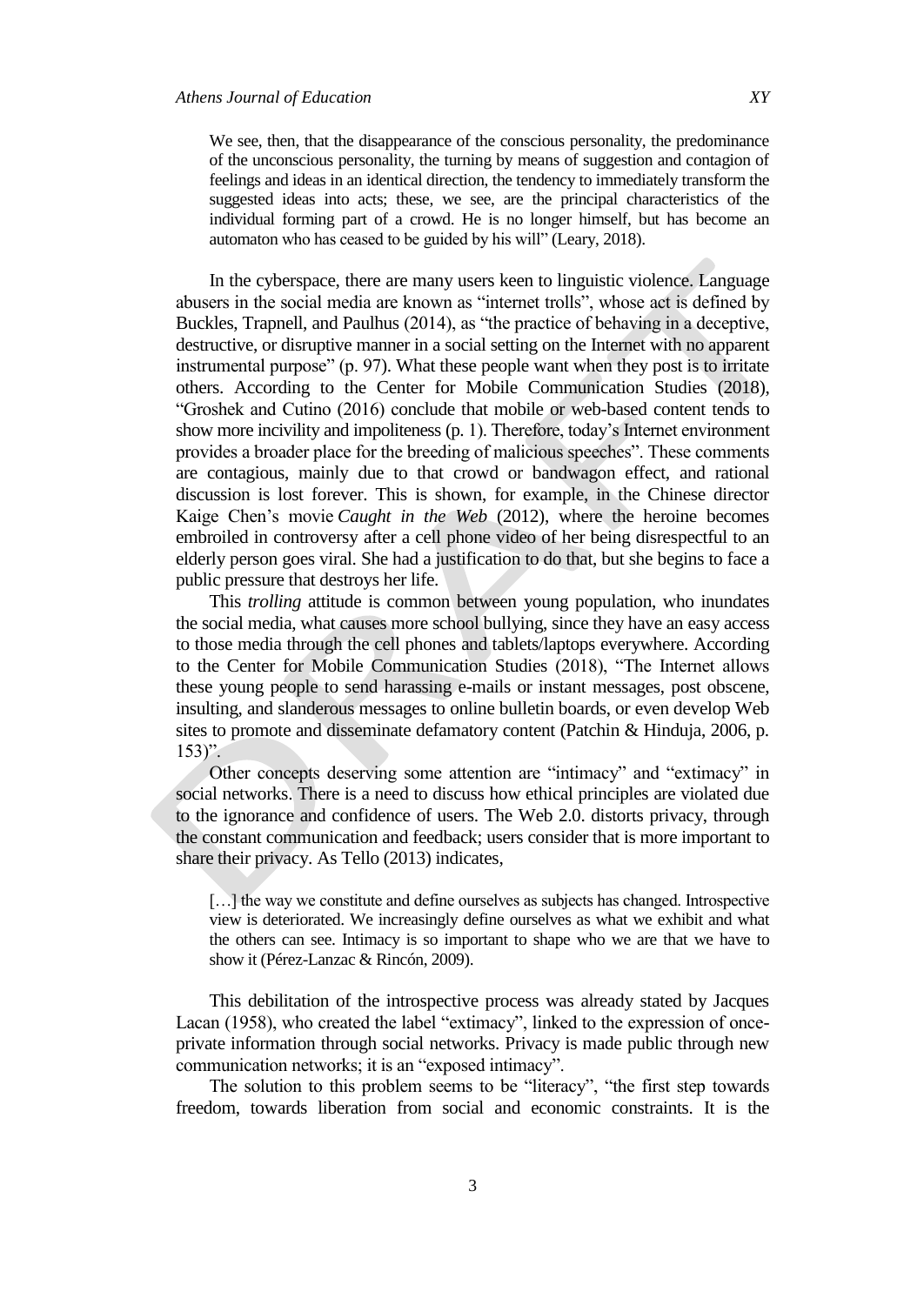prerequisite for development, both individual and collective", according to Azoulay (n.d.), Director-General of UNESCO. Also, becoming emotionally literate can help prevent bullying. "Students who have emotional literacy are more able to recognize the signs of bullying" (Gerds, n.d.).

There are also interesting attempts to increase "modesty" among students, for example, Comer and Schwartz (2020), discuss how they have raised their students' awareness that modesty matters, clarified for them what it is, and given them techniques to help them work towards it. This is something all schools should incorporate, apart from the advice at home. Leviner's (2018) action research study is also a proposal of implementing education on social media responsibility as a means of curtailing cyberbullying, a pressing problem in 21st century education. This study was carried out in a high school in North Carolina, where the researcher gathered information on students' knowledge and experience using the internet and social media appropriately and the dangers and effects of inappropriate use of the same. Their personal views and opinions about how this responsibility correlates with cyberbullying were also collected. As the author states,

In embracing the internet and social media in the school environment, schools must accept the responsibility that comes with its incorporation and the larger impact it has outside of traditional education purposes. Developing education on how to use social media properly and how to be a responsible digital citizen can provide lasting effects for adolescents' entire high school careers, preparing them to be responsible citizens as adults. More broadly, it is also important for educators to continue to evaluate their schools for areas of academic and social improvement (23).

#### **Method**

This article discusses bullying in various forms, and the objective is to identify the characteristics of the interventions aimed at the prevention and detection of physical and psychological violence among primary and secondary school children and young adults in various settings and populations, as well as their results and controversial aspects.

This is a qualitative descriptive study, through the review of various articles and materials, a widely used technique in social and educational studies, which we have considered as the most appropriate way for the purpose of our work, which is to determine the current state of scientific knowledge regarding this topic (or problem). Thus, a review was carried out based on the search in different bibliographic sources, reading of the appropriate literature, synthesis of the results, and evaluation of these in relation to the objective of this work. We will focus mainly in some studies done in Spain.

### **Sustainable Development Goals, Global Citizenship and Bullying**

As indicated in the *Guía didáctica. Conecta con los ODS,* by the Generalitat Valenciana (2019), globalization has a positive side, which allows us to connect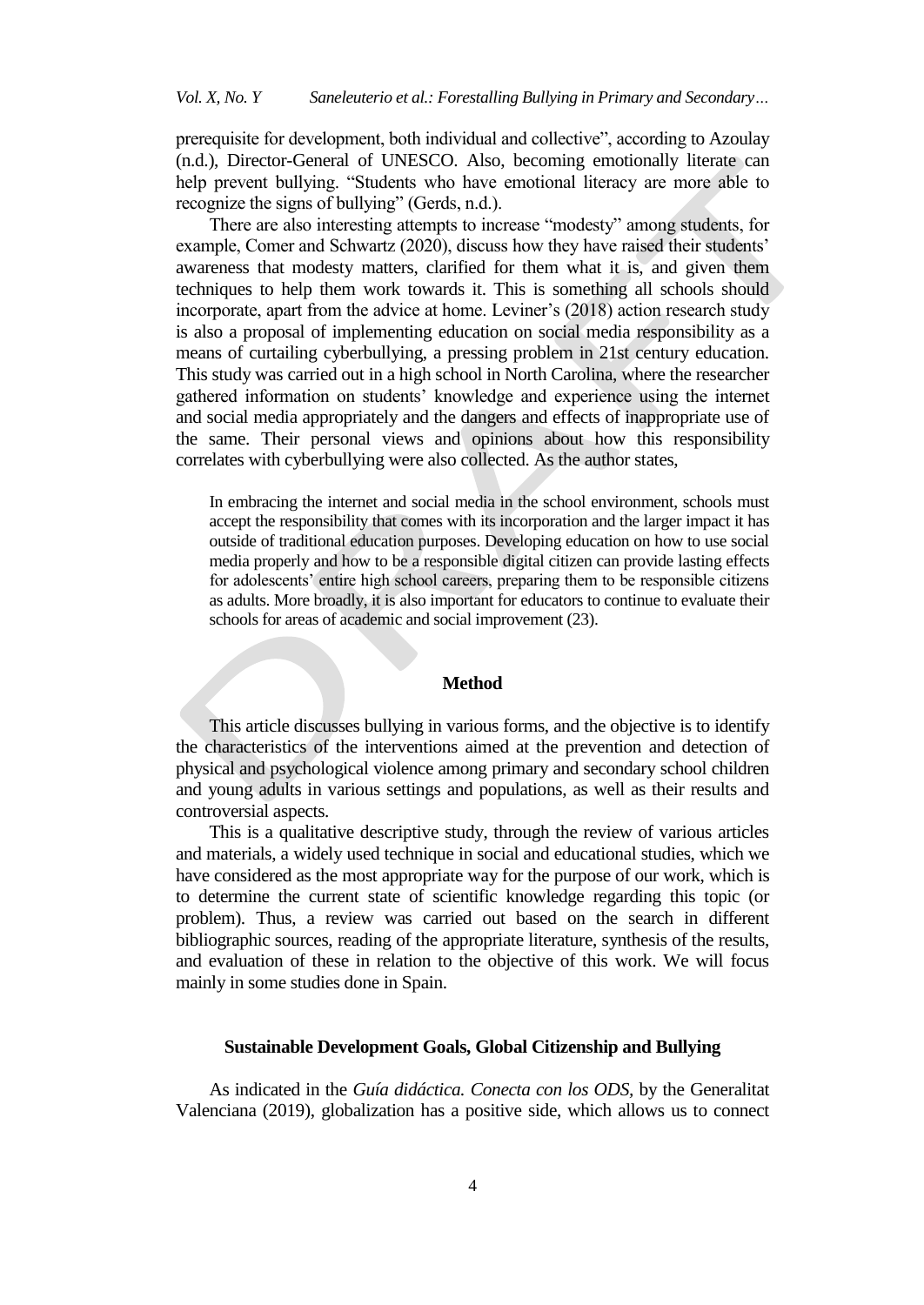and interact with other people around the world. But globalization is also making exclusion more visible: hunger, poverty, inequalities, the violation of Human Rights in many parts of the planet, the depletion of natural resources, forced migrations that produce problems integration…

The 2030 Agenda for Sustainable Development<sup>1</sup>, adopted by all United Nations Member States in 2015, provides a shared blueprint for peace and prosperity for people and the planet, now and into the future. At its heart are the 17 Sustainable Development Goals (SDGs), which are an urgent call for action by all countries – developed and developing– in a global partnership. They recognize that ending poverty and other deprivations must go hand-in-hand with strategies that improve health and education, reduce inequality, and spur economic growth – all while tackling climate change and working to preserve our oceans and forests (United Nations, 2019).

Those sustainable goals are shown in Figure 1.





*Source:* United Nations, 2020.

 $\overline{a}$ 

The implementation of the SDGs or #GlobalGoals is necessary to empower women and the youth to live in a world in which all people can thrive as global citizens. But, how can citizenship be formed with a sense of belonging to a world community of equals, committed to the problems caused by inequalities? Once again, education seems to be the answer, according to the *Guía didáctica*. Building this citizenship, having global awareness, and at the same time being actively engaged in transformative local action, is what has been called Global Citizenship Education, and it draws upon experience from other education processes,

<sup>&</sup>lt;sup>1</sup>See [https://sustainabledevelopment.un.org/post2015/transformingourworld.](https://sustainabledevelopment.un.org/post2015/transformingourworld)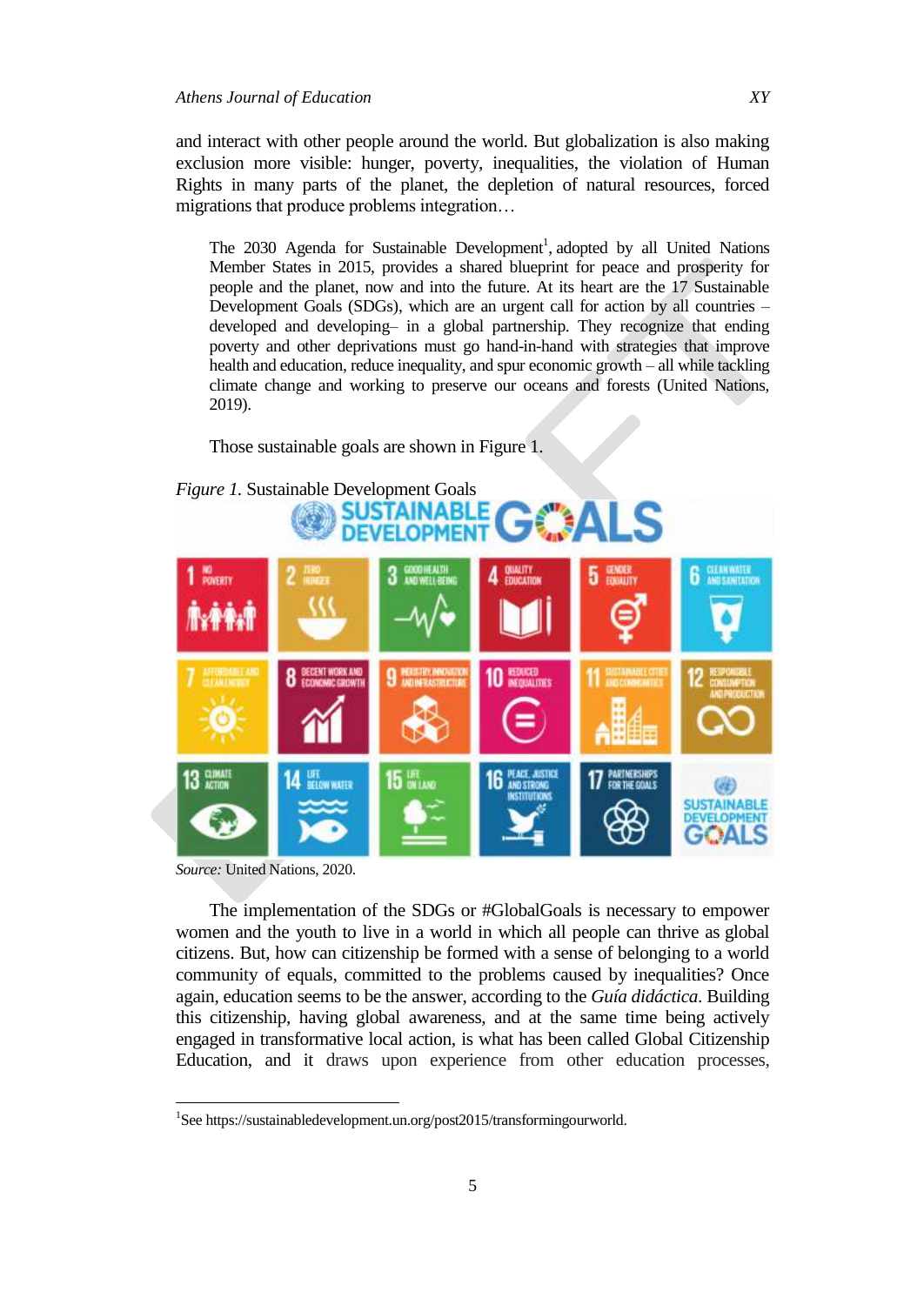including human rights education, peace education, education or sustainable development, and education for international and intercultural understanding. It does not have a formal status, since it is not a predefined subject or school subject. Global Citizenship Education evolves from the pedagogical tradition of Education for Development (promoted by specialized NGOs in international development cooperation since 1980), and expands its horizon incorporating in a comprehensive manner various content related to education for peace, education in values, education for gender equality, environmental education, education for health, education for sustainable consumption...

The goal of global citizenship education is to empower students to participate and take active roles both locally and globally, to confront and resolve global challenges, and ultimately to be proactive in their contribution to a more just, peaceful, tolerant, inclusive, secure and sustainable world. Thus, it is about incorporating 3 dimensions of learning (UNESCO, 2016),

The goal of global citizenship education is to empower learners to engage and assume active roles both locally and globally to face and resolve global challenges and ultimately to become proactive contributors to a more just, peaceful, tolerant, inclusive, secure and sustainable world. Global citizenship education has three conceptual dimensions. The cognitive dimension concerns the learners' acquisition of knowledge, understanding and critical thinking. The socio-emotional dimension relates to the learners' sense of belonging to a common humanity, sharing values and responsibilities, empathy, solidarity and respect for differences and diversity. The behavioural dimension expects the learners to act responsibly at local, national, and global levels for a more peaceful and sustainable world.

To address the cognitive dimension of Education for Global Citizenship, it is necessary to work in the classroom, accessing and analysing other sources of information, aimed at facilitating the understanding of the relationships that exist between life in our contexts and the lives of people from other parts of the world, to develop critical and resolutive thinking in students. However, to address the socio-emotional and behavioural dimensions, pedagogy must be complemented by a more holistic approach, so information and knowledge can be combined with practice and direct experience. This methodological approach should provide students with experiences and opportunities to develop, contrast and build their own views, values and attitudes to understand how to take actions responsibly. Participating in community activities, taking advantage of cultural diversity in the classroom and in the close community, confronting different points of view… are some of the key pedagogical components for progress towards critical citizenship, according to this guide.

According to UNESCO (2019, foreword), "Addressing school violence and bullying is essential in order to achieve the Sustainable Development Goals (SDGs), in particular SDG 4, which aims to ensure inclusive and equitable quality education and promote lifelong learning opportunities for all, and SDG 16, which aims to promote peaceful and inclusive societies". And it continues,

To ensure safe and inclusive learning environments, UNESCO advocates a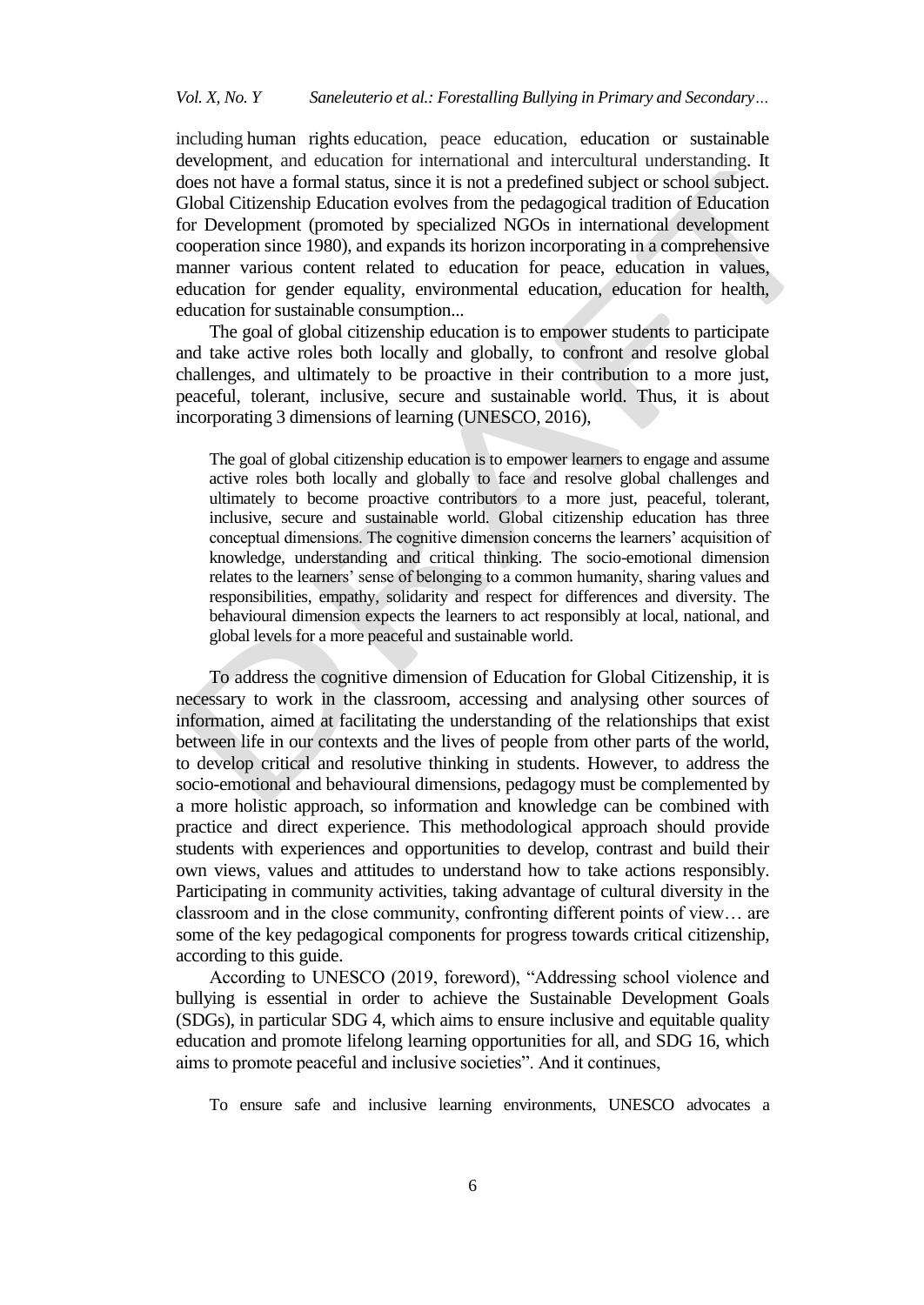comprehensive school health approach that encompasses policy and systems, skillsbased health education, safe learning environments and links to health services. National education sectors must adopt and implement measures to prevent and address violence and discrimination, both because of their impact on education, health and well-being, and because they stop children and young people from achieving their potential (UNESCO, n.d.).

UNESCO's work in school violence and bullying is divided into four main areas (UNESCO, n.d.):

- To provide the most up-to-date and comprehensive global evidence on school violence and bullying.
- To support the development of effective policies to prevent and address school violence and bullying, including school-related gender-based violence.
- To improve the measurement of violence and bullying within the framework of the 2030 Agenda for Sustainable Development.
- To strengthen national responses to school violence and bullying, particularly education sector responses.

The actions are diverse, and include, among others, the declaration of the first Thursday of November of every year as the International Day against Violence and Bullying at School, Including Cyberbullying<sup>2</sup>, recognizing that school-related violence in all its forms is an infringement of children and adolescents' rights to education and to health and well-being. It has also published, during the World Education Forum in 2019, *Behind the Numbers: Ending School Violence and Bullying*. This publication contains the most recent and complete data on issues related to violence and bullying, and it presents the most up to date and comprehensive evidence on the school violence and bullying, analysing global and regional prevalence and trends, the nature and impact, and successful national  $responents^3$ .

## **Bullying: Evolution of the Concept**

The concept of "bullying" has to do with the recurring, and prolonged in time, degrading actions that a boy, a girl or a group exert on an equal in a school. According to Olweus (1978) –the first author who called the aggressor "bully"—, apart from physical assaults and insults, rejections or intimidations that hinder the victims' school activity and cause them to feel continually threatened are also included. As we have already shown in López-García-Torres and Saneleuterio (2015), bullying is determined by the compulsory relationship between schoolchildren, or at least their difficult evasion, by sharing a classroom or patio daily:

 $\overline{\phantom{a}}$ 

<sup>&</sup>lt;sup>2</sup>See [https://es.unesco.org/commemorations/dayagainstschoolviolenceandbullying.](https://es.unesco.org/commemorations/dayagainstschoolviolenceandbullying)

<sup>3</sup> See [https://unesdoc.unesco.org/ark:/48223/pf0000366486.](https://unesdoc.unesco.org/ark:/48223/pf0000366486)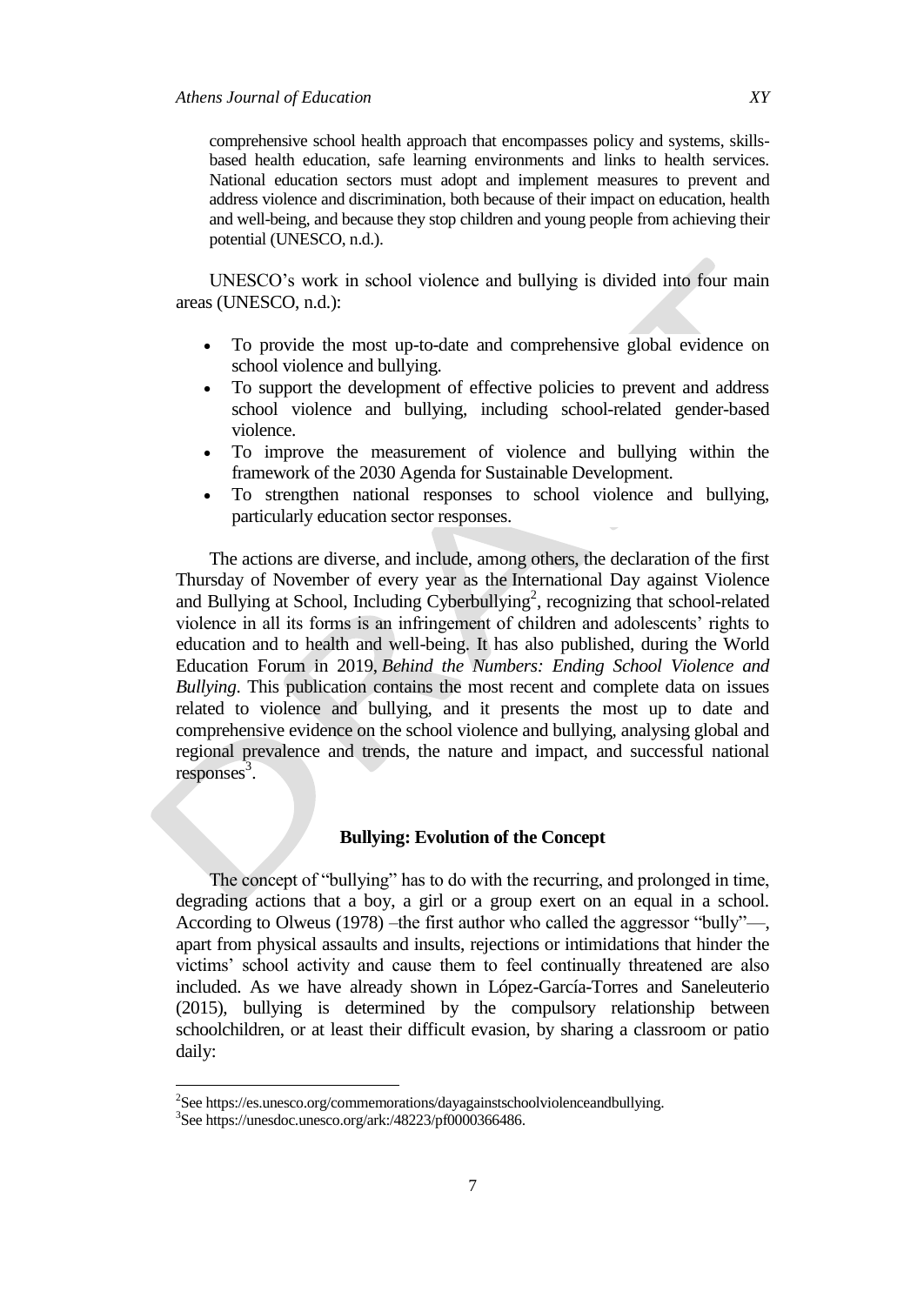## *Vol. X, No. Y Saneleuterio et al.: Forestalling Bullying in Primary and Secondary…*

Thus, it is in the school where the subject has the least ability to choose, since the possibilities are limited –and forced– to those enrolled in each grade. In other words, there are fewer friends to choose from and, if there are undesirables, there is a greater probability of finding them, given that they share the same square meters for many hours a week (p. 419, own translation).

Indeed, people will feel more harassed by others in a relationship inversely proportional to the possibilities that they have to avoid interacting, as it happens in the school or at work. Apart from these two areas linked to limited contexts, the most widespread aspect of harassment would be sexual, which can occur within or outside of these contexts.

For the Anglo-Saxon concept of stalking or harassment, the patrimonial equivalent *acoso* has been taken in Spanish. The term *acoso* comes from the old Spanish *cosso* ("career"); *acosar* ("to harass") means "to make somebody run" and, in other meaning of the Dictionary of the Spanish Language, "to persecute, without giving truce or rest" or "insistently urge someone with discomfort or requirements" (RAE, 2014). These actions constitute a crime according to the penal code. Thus, according to the glossary of De la Encarnación (2015),

[...] there is harassment when watching, persecuting, or seeking physical closeness; establishing or attempting to establish contact with a person through any means of communication, or through third parties; misusing their personal data, purchasing products or merchandise, or contract services, or having third parties contacting that person; infringing their freedom or their assets, or against the freedom or assets of another person close to them (p. 448, translation).

According to the *Ley Orgánica* (*Organic Law) 1/2015, of March 30, which modifies Organic Law 10/1995, of November 23, of the Penal Code*, in Spain harassment is classified as a crime punishable by penalties ranging from three months to two years in prison, among others.

Bullying is among the most common typologies of harassment, so much so that it even has its own international name: *bullying*, similar to *mobbing*, which is used for harassing in the work domain; although the latter term was first used to describe certain behaviours of the animal world. The fact that these anglicisms are widespread in the studies and literature of the Hispanic tradition shows their extensive social incidence.

The student who begins to have relations of arrogance and excessive dominance, especially if this is accompanied by someone who accepts the submission, is activating an indicator that problems of violence or school abuse will surely appear. The rigid dominance-submission scheme is characterized by one person dominating and another being dominated; one is controlling while another is controlled; one exercises abusive power and the other must submit. It is a relationship of arrogance that ends up turning the abuser into a bully or intimidator who can present overt violent behaviours –physical or verbal–, but also violent relational behaviours such as spreading rumours or excluding the victim from a group (Povedano et al., 2015).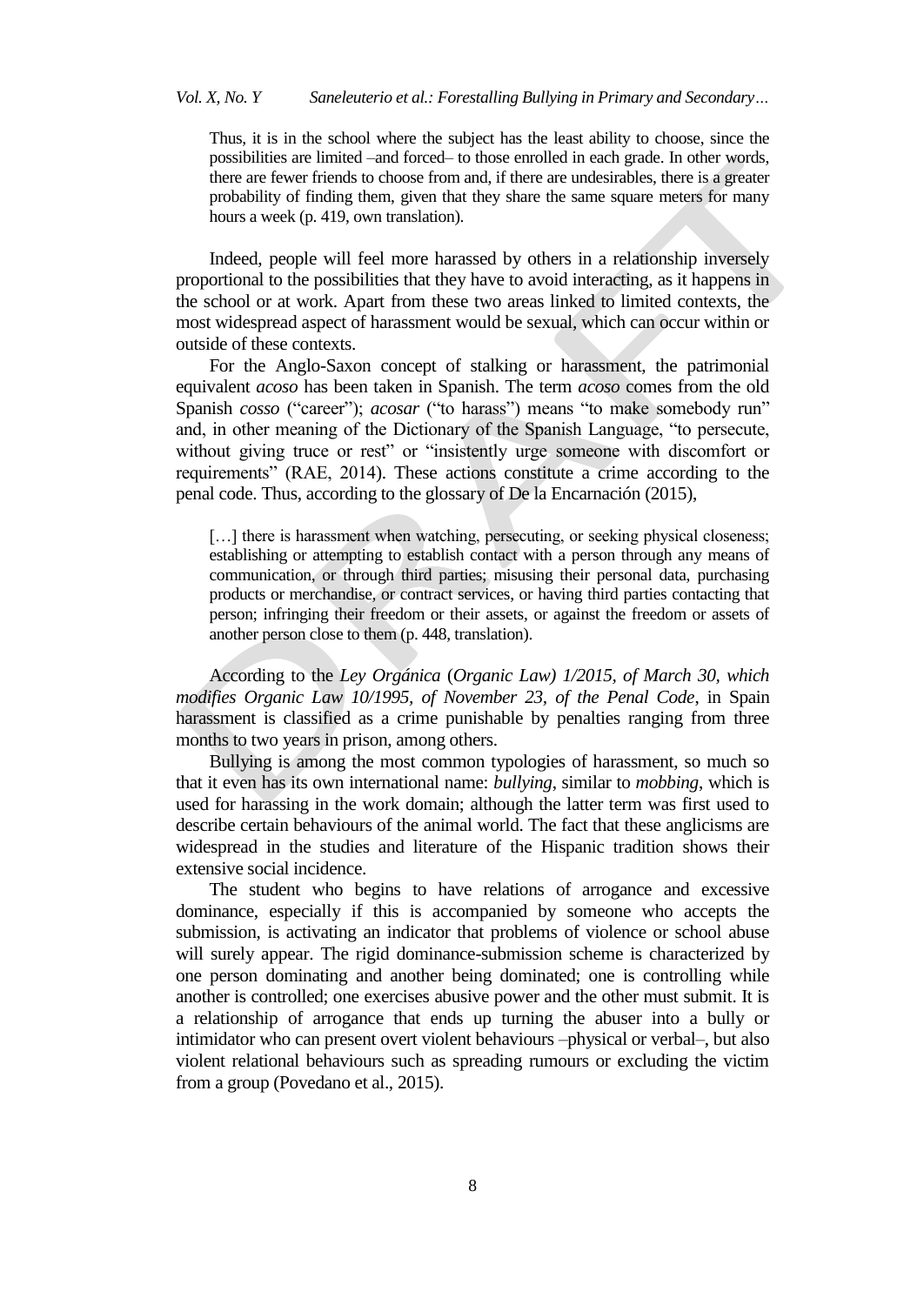UNESCO (2018) released updated data about the world panorama regarding bullying and school violence; in this report, there are generalized improvements related to the anti-bullying proposals and plans that have been implemented during the recent years in different countries (Álvarez, 2016; Félix, Soriano, Godoy, & Martínez, 2008; Hidalgo, 2015; Kärnä et al., 2013; López-García-Torres & Saneleuterio, 2016; Muñoz & Fragueiro, 2013; Sánchez et al., 2001; Teijeira Bautista, 2017; Zaitegi, 2017).

All in all, UNESCO (2018) maintains the warning that these situations have serious repercussions, not only on the well-being and academic performance of those who suffer them, but also on their physical and mental health. Indeed, these types of victims are more susceptible to future mental health problems, especially anxiety, but also depression, a tendency to self-harm or to have suicidal thoughts. Rosario Ortega, vice-president of the International Observatory on School Violence, explains that suffering bullying "supposes an imbalance and wear on the subject's personality in a very strong way'' (Prats, 2015, translation). Its consequences are exponentially aggravated if it is prolonged in time, since it ends up destroying in the victim "extremely relevant factors of the subject's personality" (Prats, 2015, translation), insofar as it involves physical, psychological or both types of damage, which causes the humiliation of being considered a *stupid* person, *weak* and *social outcast*. The self-esteem is devalued, and the self-image deteriorates, which increasingly isolates the victim and ends up affecting very seriously their academic performance, although the latter is especially evident among men.

The differences between abused men and women are shown in numerous empirical studies, and in the abovementioned UNESCO (2018) report. According to Romito and Grassi (2007), male victims would be more likely to fall into alcohol, while women would suffer more frequent panic attacks. The profile of the bully is more frequently identified among boys, therefore pointing to the sex variable (UNESCO, 2018). Other variables of risk include the fact that there are few academically brilliant students (Gage, Overpeck, Nansel, & Kogan, 2005), whereas other statistics from some countries indicate that a large majority, 80%, of gifted boys and girls have been attacked or bullied at school.

Now, as Ortega (1998) explained and we mentioned in Saneleuterio and López-García-Torres (2017), to some extent, people who are cruel and unjustifiably aggressive should also be considered victims of the process, in addition to those who are the object of their cruelty and violence. And, thirdly, victims are also those who, without having become involved as agents, unintentionally fall into the observer role without deciding to intervene and end up living in social spaces soaked in violence. This last group, mostly neglected by the least evidence of their suffering, harbours potential abusive people who have become accustomed to this type of environment; by living in continuous fear and normalizing these behaviours, they may even develop, conversely, a weak profile as future victims.

In the first sense, although with much less weight, many television series undermine sensitivity, especially the more realistic and closer they are to the viewer. Real or fictitious, the indirect effect of getting used to certain attitudes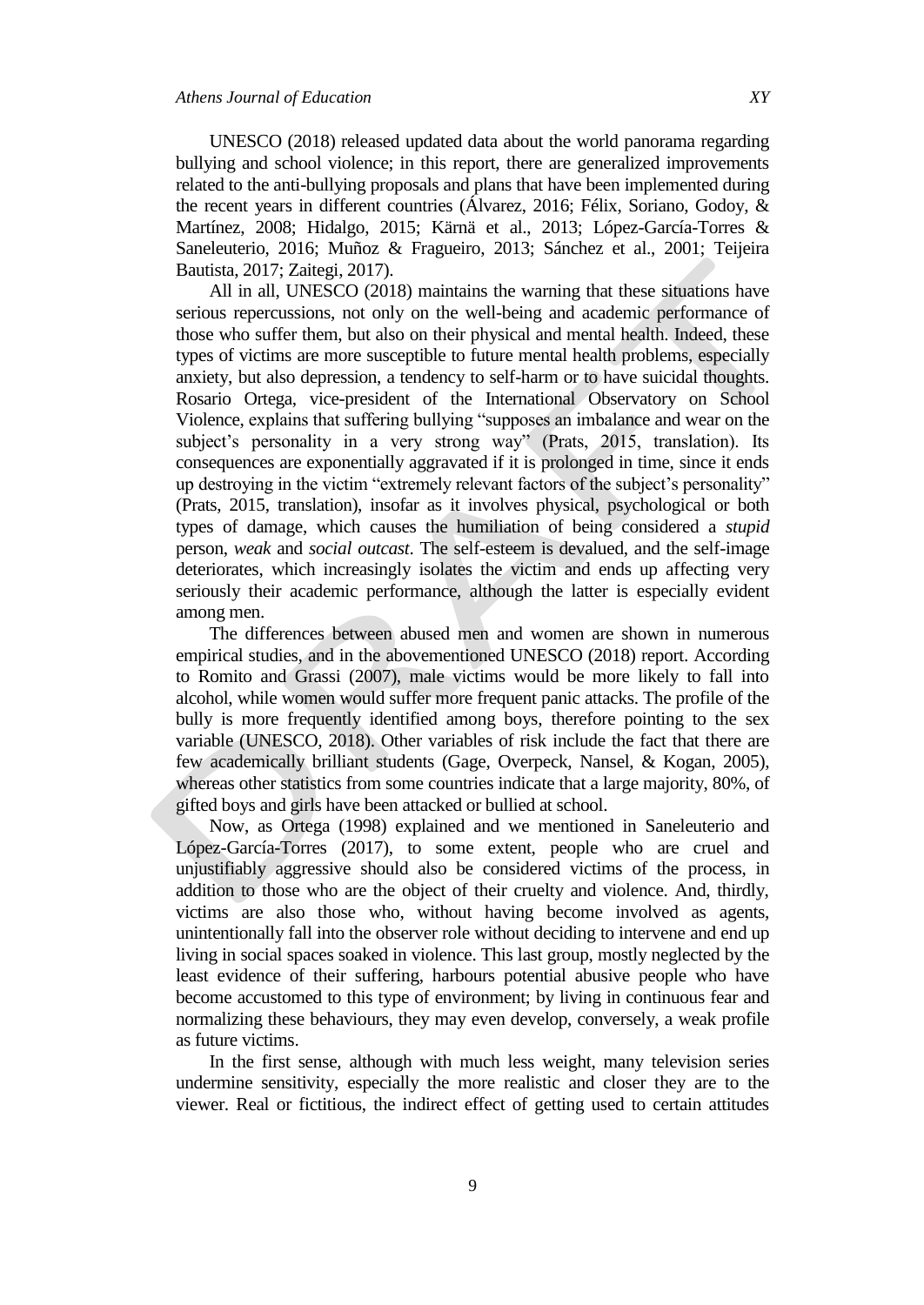leads to perceiving a subsequent normalization of abusive practices –first in the mind– and then in the elevation of the threshold of what aggression is and what is not, what is admissible and what is not, etc.

### **Identification and Forestalling**

UNESCO (2019) addresses bullying and its different types –physical, psychological and sexual– as the most common form of school violence (Figure 2).



Starting from other classifications of school violence (Grado & Uruñuela, 2017), this paper proposes a double characterization. On one side, according to the effect, that is, whether psychological, verbal, physical or a combination of these abuses occurs. And, on the other side, according to the motivation, that it may be due to personal (physical, psychological, sexual orientation or identity) or collective factors (ethnicity, religion, belonging to a social group, etc.).

Among the behaviours, it is possible to find several that must have the characteristics of intent, recurrence, and persistence over time to be considered "bullying": social exclusion and marginalization, verbal aggression, humiliation and vexation, indirect or direct physical aggression, intimidation, threats or blackmail, among others. In other words, a specific attack due to a disagreement or offense that may have occurred would not be a harassing behaviour. The victim could be anyone, but in cases of harassment the identity of the victim is decisive,

*Source:* UNESCO, 2019, p. 11.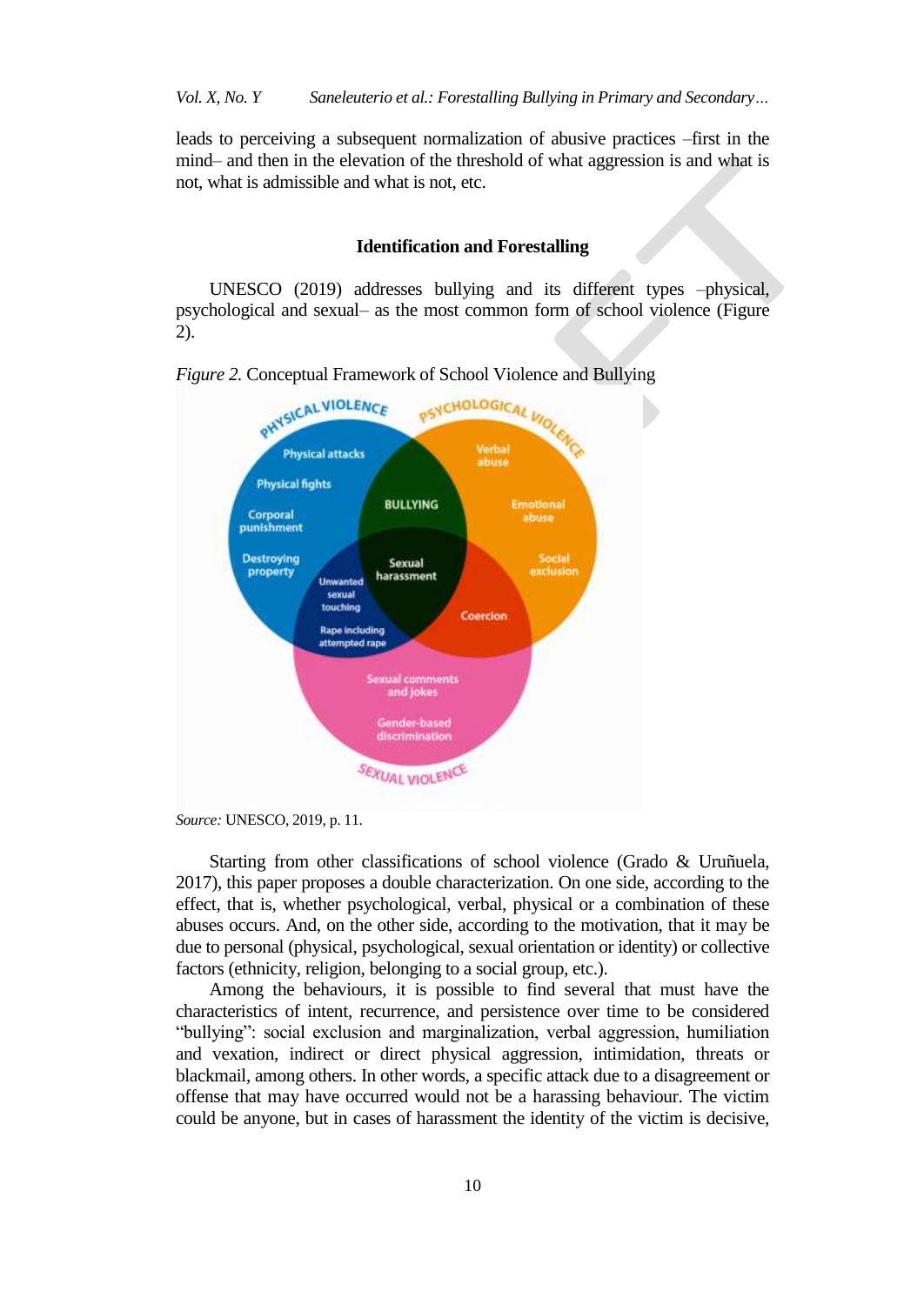and, in addition, it presents an additional characteristic: defencelessness, since the victim shows less power, whether on a physical, psychological or social level.

In effect, the person subject to harassment is usually a single student; this decreases individual's chances to defend himself or herself, or to achieve synergy with another victim. In bullying there is usually a collective or group component; there are many passive observers who, as silent witnesses, know the situation, but do not contribute sufficiently to the end of the attack. As a result, and a symptom of the perpetuation of the problem, the entire process is invisible to external (adult) agents who would be the ones who could act.

It is worth highlighting, within the different types of bullying and its manifestations, what experts have called *cyberbullying*, where the aggressor uses electronic means that transcend the school context. This conduct is defined as harassment between equals in the environment of information and communication technologies (ICT), and includes acts of blackmail, harassment and insults, with or without sexual content, towards a student. Being virtual, aggressors usually protect themselves with anonymity, and cases have been reported where an adult person was behind the screen. Sexual content recurrently sent to minors through digital media by paedophiles who hide their identity in order to gain their trust, is called *grooming*. This is a phenomenon with very different procedures and effects, not at all comparable to the psychological effects of bullying or cyberbullying.

Cyberbullying also involves dissemination of harmful or defamatory information about the victim in a technological format. Sometimes, these practices are combined with direct physical or verbal ones. School cyberbullying is a phenomenon of great relevance –and concern– due to its prevalence, the severity of its consequences and the difficulties it presents for its prevention and approach. Cyberbullying can consist of "sending emails to someone who does not want to receive more, threatening, sending malware, humiliating others, distributing tricked photos, creating defamatory websites or impersonating their identity", as described by Luengo (2014).

Bearing in mind the general characteristics of bullying, the following nuances are added to cyberbullying: first, and most striking, is that the intention to cause harm does not always occur in the early stages of the process; second, that the repetition also occurs in virtual messages or actions, which are frequent and lasting over time; third, the fact that there is usually previous contact or relationship between those involved in the physical world; fourth, that it is not always linked to situations of harassment in the physical environment and, if they are, they usually precede virtual attacks; finally, and as a defining condition, the attacks materialize through ICT media: SMS, WhatsApp, email, mobile phones, social networks, blogs, forums, chat rooms, among other virtual realities.

According to the Information Society Area of the European Commission, this practice among adolescents, together with the *grooming* phenomenon, is "the greatest problem currently evident among the set of detestable or risky behaviors" (Luengo, 2014, p. 115). It is particularly interesting that, although bullying in general seems to be declining, cases of cyberbullying are increasing (UNESCO, 2018), which forces to rethink prevention strategies and reinforce media education.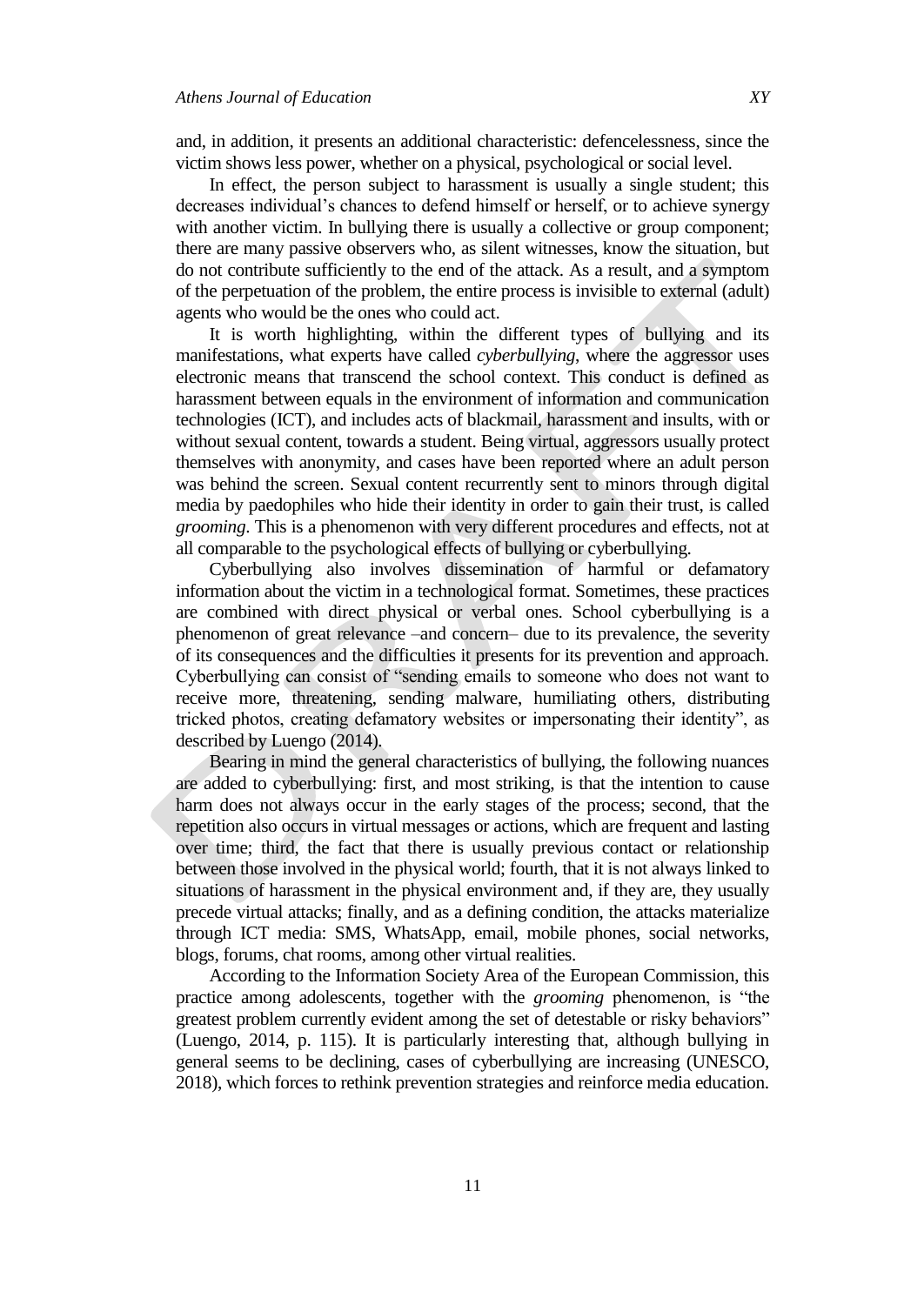For this reason, educational centres that design and apply prevention and action protocols are seeing an increase in cases of bullying and cyberbullying, as well as for those behaviours that alter coexistence in a serious and repeated way: insults, threats, assaults, fights, vandalism, child abuse and gender violence, whether these situations occur within the school or outside the school domain, provided they are motivated or directly related to school life.

These practices are consistent with research on bullying, as more and more studies are trying to discover the different influences of educators. Podestá (2019), for example, conceptualizes the roles of teachers in five metaphors: the spectator, the gardener, the judge, the bridge and the ally. Those descriptions help to show the limitations and strengths of each way of acting and, above all, the perverse effects that they can cause in the behaviours that are intended to be reduced. Along the same line of thought, Ruiz-Hernández et al. (2019) have also recently studied parental styles and their relationship with violent manifestations in adolescents. These researchers found that what is not advisable is the authoritarian style, coercive practices, physical punishment or the imposing character. In addition, they showed that the dimensions of affection, communication and promotion of autonomy guarantee positive behaviours, as De Vicente Abad (2017) had already partially showed.

Thus, the triangulation of the solution must involve families and teachers, this particularly in the context of regulated education where other more cautious solutions may be recommended. Indeed, all expert approaches insist on the relevance of the school in the prevention and detection of violence and discrimination, for example, through "serious and effective programs framed in a preventive pedagogy" (Aroca, Ros & Varela, 2016, p. 27). For this reason, nowadays, educational centres are supporting the explicit promotion of the socalled "culture of peace" (*cultura de la paz*) (Sánchez Fernández, 2017) or the "good treatment" (*buen trato*) (Pastor Fasquelle & Cruz Velasco, 2017; Sanz Ramón, 2017). Among these initiatives, we can mention the TEI program "Tutoría" Entre Iguales" (peer tutoring). It is a coexistence program for the prevention of bullying and violence (physical, emotional or psychological). This is an institutional plan that involves the entire educational community, and whose objective is to work for an inclusive and non-violent school, promoting and improving the centre or school culture regarding coexistence without conflict (González Bellido, 2015).

The promotion of "good treatment" in classrooms must consider that the main reasons for bullying among children and adolescents fall into two areas. On the one hand, that of the physical appearance: being overweight focuses on the distance from beauty standards, lack of hygiene or general neglect, especially if they are accompanied by a weak or easily dominated character; these attitudes merit vigilance. On the other hand, and as long as leadership skills do not converge, bullying is directed to people who question the sex-gender system with their clothing, hairstyle or gestures (De Stéfano, Puche, & Pichardo, 2015). The prevention of violent behaviour must, therefore, see them as inescapable strategic points in teacher training (De Botton, Puigdellívol, & De Vicente, 2012; Santos, Bas, & Iranzo, 2012).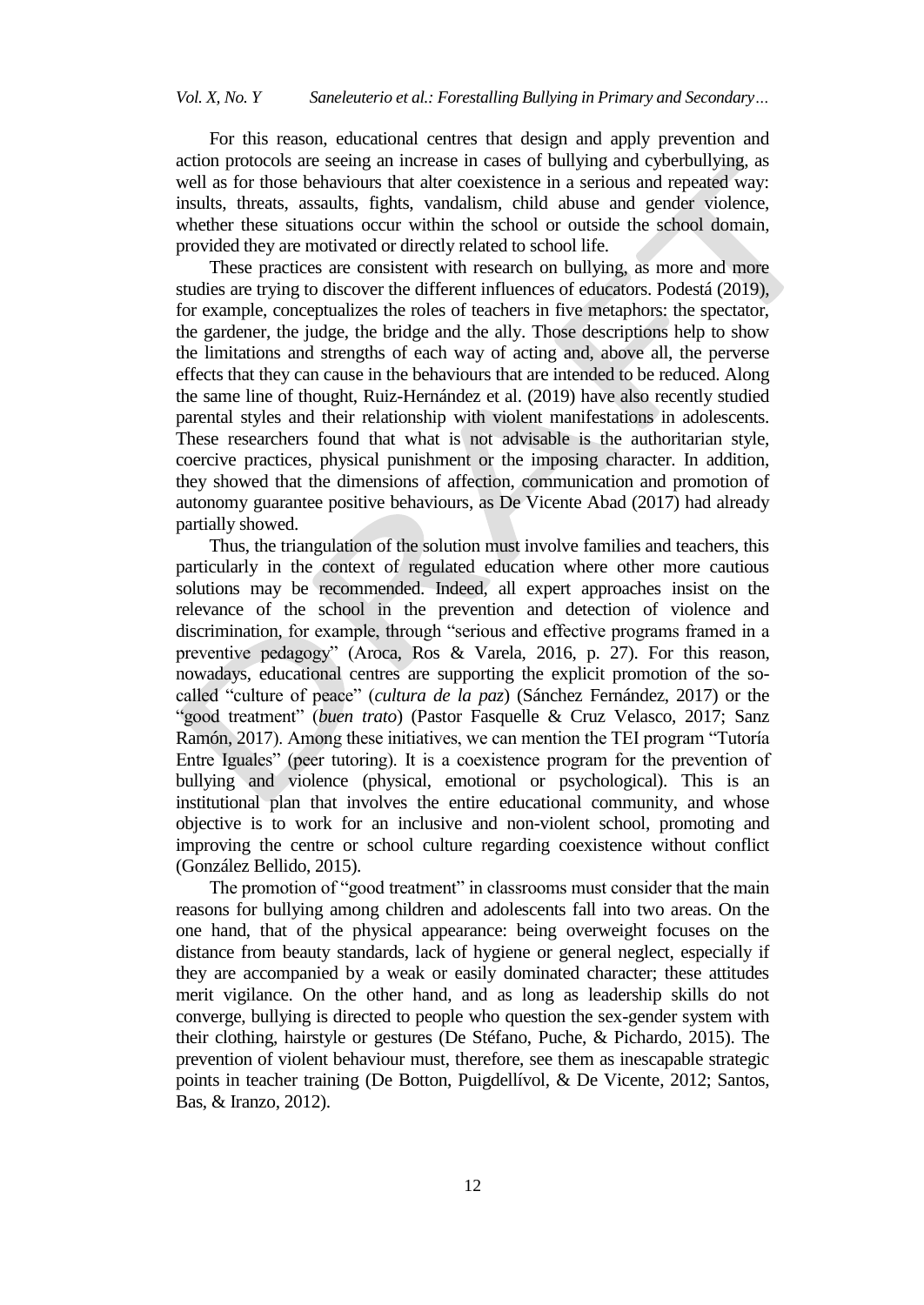The democratic decision-making, the pre-eminence of peaceful forms in

conflict resolution, and facing social tensions using dialogue and negotiation are essential measures for the prevention of school violence. It is necessary to educate in respect and harmonious coexistence, which is aimed at avoiding the generation of personalities who foster a profile of aggressors and victims. Furthermore, in the specific case of sexual abuse and discrimination based on sex, in order to build a future society free of machismo, it is necessary to believe in co-education (López-García-Torres & Saneleuterio, 2016).

The pandemic situation is no reason to postpone the preventive and proactive response that schools should give to bullying. The AVE© Program for the Prevention of School Harassment and Violence (Oñate & Piñuel, 2005), which pays attention to physical and psychological violence in the school environment, places the emphasis on proactive and preventive psychological evaluation to early identify the behaviors of abuse that may be having their start in the classroom. In other words, it is about "measuring early to prevent harassment from occurring from its first manifestations" (Oñate & Piñuel, 2005). This program was designed and created to help schools to contain or eradicate bullying dynamics, proactively and early, before they become fatal. For this, the AVE© Program involves the entire educational community (parents, students, playground and dining room staff, buses...) in a dynamic and participatory way, offering the schools some psychological tools and early responses to the behaviors that generate cases of violence or bullying, and favoring a culture of zero tolerance. On the other hand, the prestigious Finnish KiVa program is also applied in Spain, as demonstrated by the recent doctoral thesis by Martínez Jiménez (2021). See also Martínez Jiménez and Alcantud Díaz (2018).

## **Conclusion**

Within the SDGs related to equality and quality education, in the context of the Global Citizenship Education goals, schools have a duty regarding the children who go to school and suffer fear and the psychological damage caused by recurrent harassment behaviors. There are many programs and interventions that fail to achieve an effective reduction in the rates of bullying in schools. The right approach here seems to deal with school abuse and psychological harassment before it happened, as the AVE© and TEI programs do. This means, for those responsible of education, to be attentive to its first manifestations and to stop it at its roots.

Teaching must be oriented to show behaviours that promote lack of solidarity and exclusion among students, emphasizing that these are detestable actions. Instructors must highlight through real examples the consequences that these dynamics entail for aggressors, victims and spectators of violence. In general, it must become clear that aggression is never an effective action to manoeuvre any situation or achieve goals.

To favour the suppression of this trend in schools, it is important to promote a critical and reflective attitude towards the violence that surrounds students,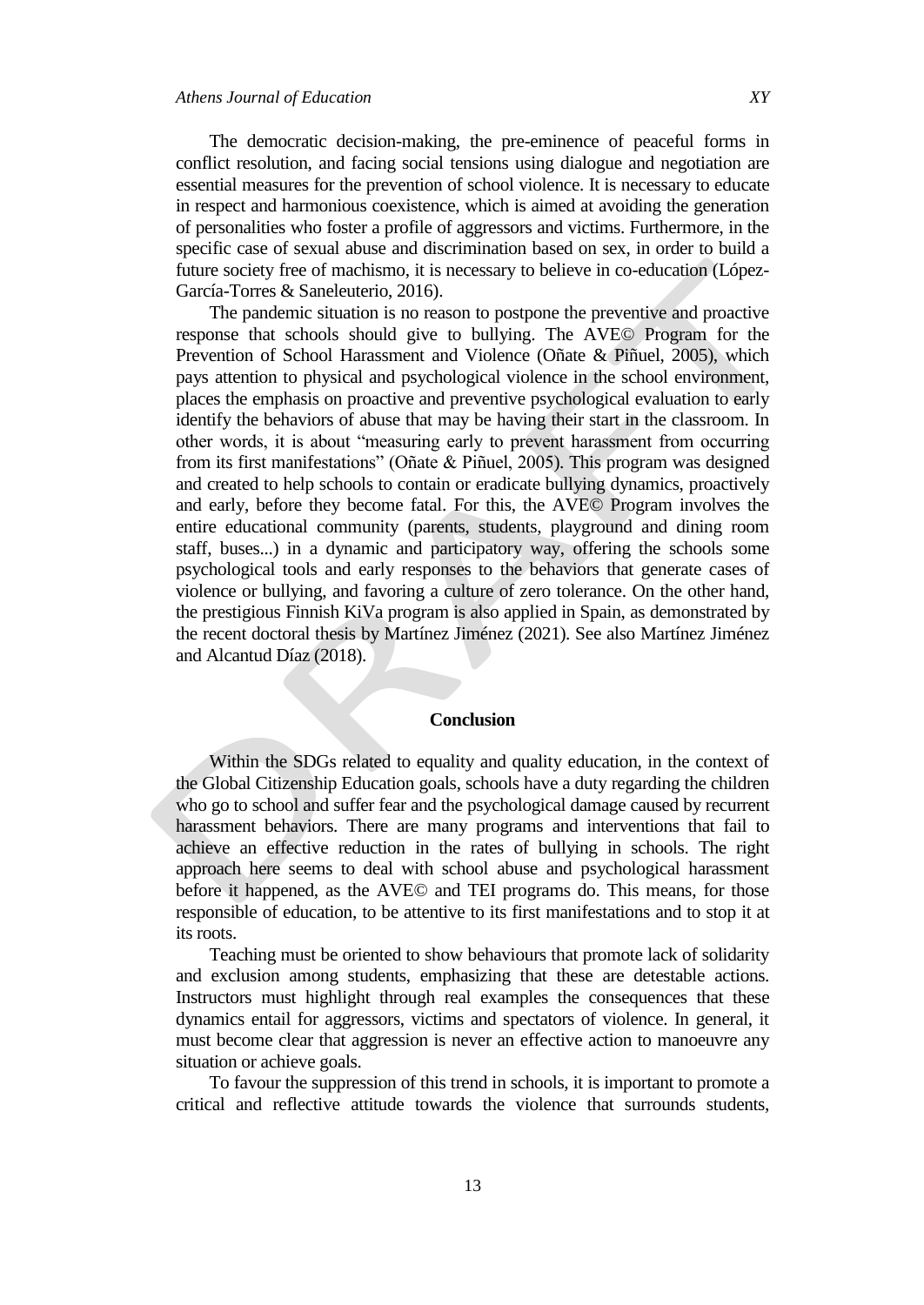teaching them to reject it in any of its manifestations. The intervention that is programmed to prevent or address the problems of violence between equals in the educational centres should not be directed exclusively to the victims, but also to the aggressors and the spectators; since it has negative consequences for everyone involved.

All institutions, but especially schools, must implement an educational policy of zero tolerance towards any type of violence. To guarantee this, the educational project of the centre has the obligation to include the values, objectives and priorities for action into the curriculum. Effective actions promote involvement by engaging the educational community in the elaboration, control of compliance, and evaluation of the rules of coexistence of the centre, being equally important the participation of both teachers and students in the specific rules for each classroom.

#### **Acknowledgments**

Thanks to Isabel López Cirugeda, University of Castilla-La Mancha, Albacete, Spain, for proofreading the article.

#### **References**

- Álvarez, P. (2016, February 1st). *Así Funciona un Colegio Antiacoso*. (This is How an Anti-Bullying School Works). El País.
- Aroca, C., Ros, C., & Varela, C. (2016). Programa para el Contexto Escolar de Prevención de Violencia en Parejas Adolescentes. (Program for the School Context of Violence Prevention in Adolescent Couples). *Educar, 52*(1), 11-31.
- Azoulay, A. (n.d.) *International Literacy Day*. UNESCO.
- Buckles, E. E., Trapnell, P. D., & Paulhus, D. L. (2014). Trolls Just Want to Have Fun. *Personality and Individual Differences, 67*(Sep), 97-102.
- Center for Mobile Communication Studies (2018, December 1). *The Disruption and Contagion of Public Discussion: An Analysis of Internet Trolls*. College of Communication.
- Cerezo, F. (2009). Bullying: Análisis de la Situación en las Aulas Españolas. (Bullying: Analysis of the Situation in Spanish Classrooms). *International Journal of Psychology and Psychological Therapy, 9*(3), 367-378.
- Comer, D. R., & Schwartz, M. (2020). Farewell to the Boasting of Posting: Encouraging Modesty on Social Media. In M. Schwartz and H. Harris (Eds.), *Educating for Ethical Survival* (volume 24, pp. 63-75). AAPAE.
- De Botton, L., Puigdellívol, I., & De Vicente, I. (2012). Evidencias Científicas para la Formación Inicial del Profesorado en Prevención y Detección Precoz de la Violencia de Género. (Scientific Evidence for the Initial Training of Teachers in Prevention and Early Detection of Gender Violence). *Revista Interuniversitaria de Formación del Profesorado, 73*(26.1), 41-55.
- De la Encarnación, A. M. (2015). Glosario de Términos Vinculados al Discurso del Logro de la Igualdad. (Glossary of Terms Related to the Discourse of Achieving Equality). In R. Abril Stoffels (Ed.), *Mujer e igualdad: participación política y erradicación de la violencia* (pp. 441-557). Huygens Editorial.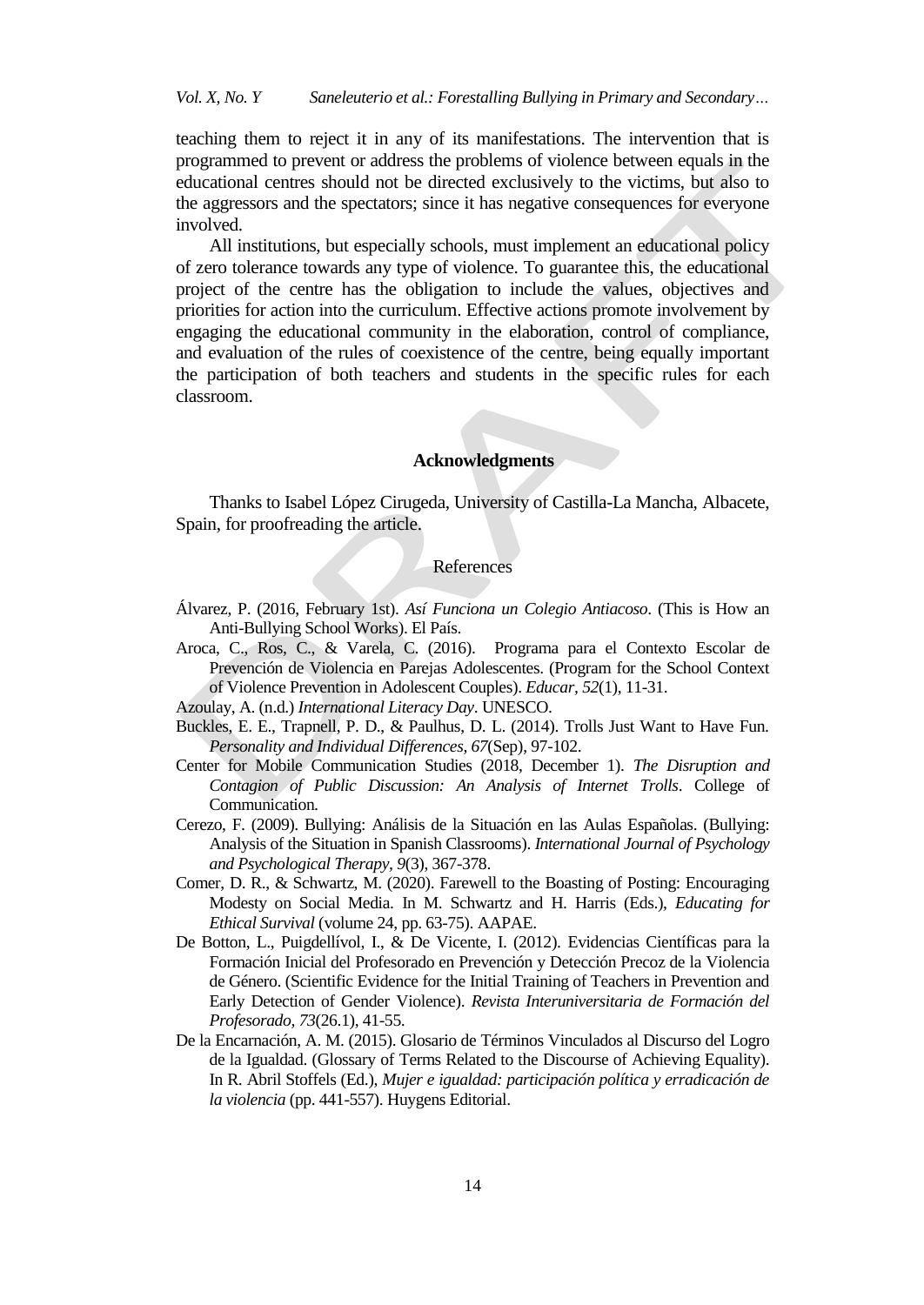- De Stéfano, M., Puche, L., & Pichardo, J. I. (2015). El Compromiso de la Investigación Social en la Construcción de Otra Escuela Posible. (The Commitment of Social Research in the Construction of Another Possible School). *Revista Interuniversitaria de Formación del Profesorado*, *82*(29.1), 49-60.
- De Vicente Abad, J. (2017). Seis Ventajas de Trabajar las Normas de Forma Participativa. (Six Advantages of Working the Rules in a Participatory Way). *Cuadernos de Pedagogía, 480*(Jul-Aug), 56-59.
- Felix, V., Soriano, M., Godoy, C., & Martínez, I. (2008). Prevención de la Violencia y Promoción de la Convivencia Escolar en la Comunitat Valenciana, Plan PREVI. (Prevention of Violence and Promotion of School Coexistence in the Valencian Community, PREVI Plan). *Aula Abierta, 36*(1-2), 97-110.
- Gage, J. C., Overpeck, M. D., Nansel, T. R., & Kogan, M. D. (2005). Peer Activity in the Evenings and Participation in Aggressive and Problem Behaviors. *Journal of Adolescent Health, 37*(517), 7-14.
- Generalitat Valenciana. (2019). *Guía didáctica. Conecta con los ODS*. (Didactic Guide. Connect with the SDOs). Generalitat Valenciana, Conselleria de Transpàrencia, Responsabilitat Social, Participació i Cooperació.
- Gerds, L. (n.d.) *Why is Emotional Literacy Important?* Gerdsnewliteracies.
- González Bellido, A. (2015). Programa TEI "Tutorías Ente Iguales". (TEI Program "Peer Tutoring‖). *Innovación Educativa, 25*, 17-32.
- Grado, À., & Uruñuela, P. M. (2017). Los Tipos de Violencia que Aparecen en la Escuela. (The Types of Violence that Appear in School). *Cuadernos de Pedagogía, 480*(Jul-Aug), 10-13.
- Hidalgo, M. (2015, May 28). KiVa: El Método Finlandés para Acabar con el Acoso Escolar y *Ciberbullying* que Está Revolucionando Europa. (KiVa: The Finnish Method of Ending School Bullying and Cyberbullying that is Revolutionizing Europe). MUHIMU.
- Kärnä, A., Voeten, R., Little, T., Alanen, E., Poskiparta, E., & Salmivalli, C. (2013). Effectiveness of the KiVa Antibullying Program: Grades 1-3 and 7-9. *Journal of Educational Psychology, 10*(2), 535-551.
- Leary, K. O. (2018, November 21). *Why People Follow the Crowd*. Crowd Psychology Part 1.
- Leviner, M. (2018). *Cyberbullying and Social Media Responsibility in Schools*. Doctoral Dissertation. University of South Carolina - Columbia.
- López-García-Torres, R., & Saneleuterio, E. (2015). Violencia Física y Verbal en la Infancia. (Physical and verbal violence in childhood). In R. Abril Stoffels (Ed.), *Mujer e Igualdad: Participación Política y Erradicación de la Violencia* (pp. 415-439). Huygens Editorial.
- López-García-Torres, R., & Saneleuterio, E. (2016). El Valor de la Palabra en la Prevención de la Violencia de Género en Contextos Escolares. (The Value of the Word in the Prevention of Gender Violence in School Contexts). *Cuestiones de Género: De la Igualdad y la Diferencia, 11,* 487-508.
- Luengo, J. A. (2014). *Ciberbullying. Prevenir y Actuar. Hacia una Ética de las Relaciones Sociales. Guía de Recursos Didácticos para Centros Educativos* (*Cyberbullying. Prevent and Act. Towards an Ethics of Social Relations. Guide of Didactic Resources for Educational Centers*). Official College of Psychologists of Madrid.
- Martínez Jiménez, M. de la H. (2021). *Análisis Comparado de las Medidas Educativas Contra el Bullyng: Adaptación del Proyecto KiVa al Contexto Educativo de la Comunidad Valenciana.* (Comparative Analysis of Educational Measures against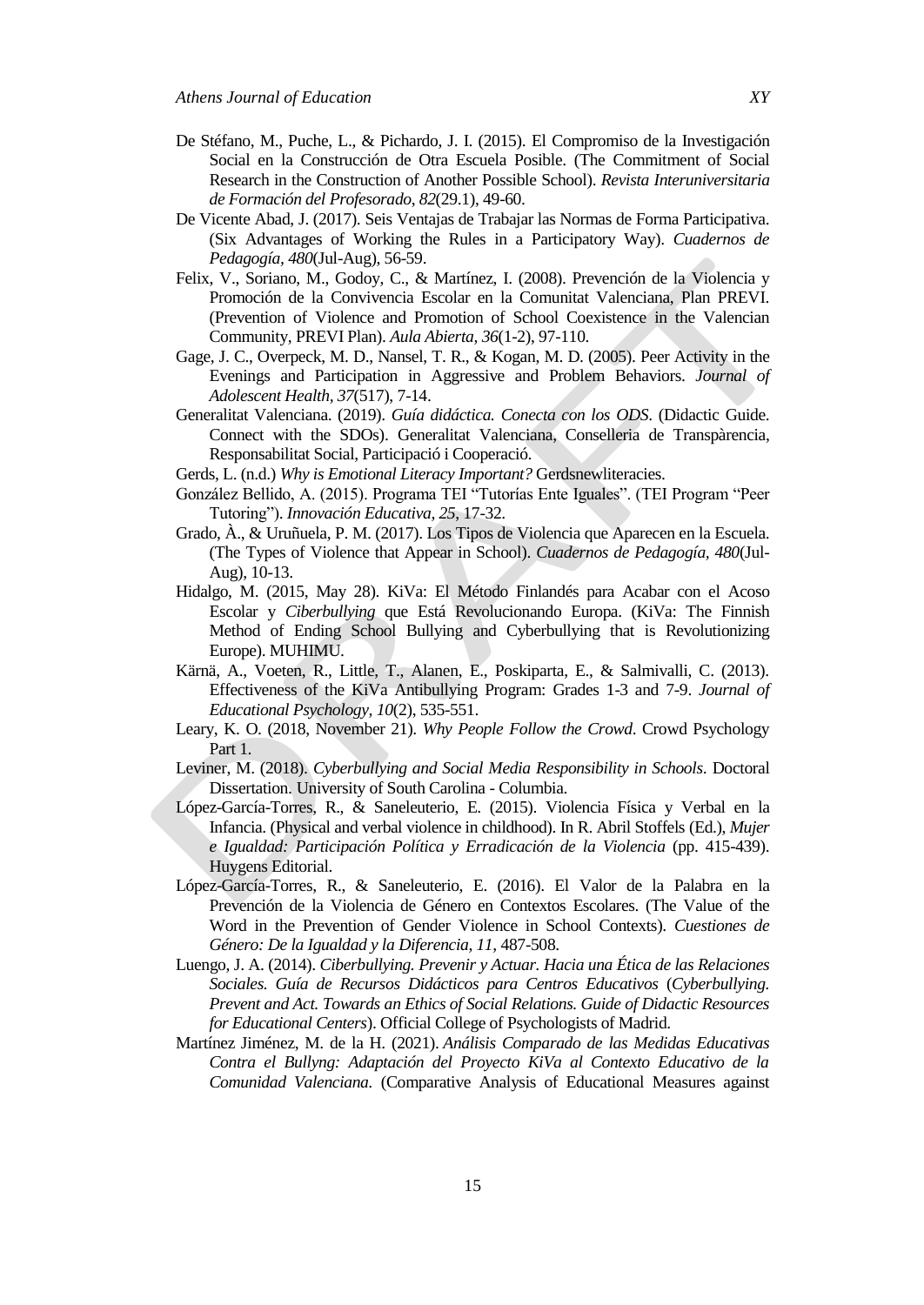Bullying: Adaptation of the KiVa Project to the Educational Context of the Valencian Community). Doctoral Dissertation. Universitat de València.

- Martínez Jiménez, M. de la H., & Alcantud Díaz, M. (2018). English as an L2. A Tool to Prevent Bullying and Encourage Equalities: The KiVa Project. *Journal of Language Teaching and Research, 9*(2), 213-224.
- Muñoz, M. M., & Fragueiro, M. S. (2013). Sobre el Maltrato Entre Iguales. Algunas Propuestas de Intervención (On the Mistreatment between Rquals. Some Intervention Proposals)*. Escuela Abierta: Revista de Investigación Educativa*, *16*, 35-49.
- Olweus, D. (1978). *Aggression in the Schools: Bullies and Whipping* Boys. Hemisphere.
- Oñate, A., & Piñuel, I. (2005). *Programa AVE*© *de Prevención del Acoso y la Violencia Escolar*. (AVE© Program of Prevention of Bullying and School Violence). Retrieved from: http://www.acosoescolar.com/prevencion-organizativa-acoso-escolar/programa -ave/. [Accessed 1 December 2021]
- Ortega, R. (1998). Víctimas, Agresores y Espectadores de la Violencia (Victims, Aggressors and Spectators of Violence). In R. Ortega et al., (Ed.) *La Violencia Escolar: Qué es y Cómo Abordarla* (pp. 37-50). Ministry of Education and Science of the Junta de Andalucía.
- Pastor Fasquelle, R., & Cruz Velasco, N. (2017). Bienestar Emocional y Buentrato en Familias y Escuela. (Emotional Well-Being and Good Treatment in Families and School). *Cuadernos de Pedagogía, 480*(Jul-Aug), 90-93.
- Pérez-Lanzac, C., & Rincón, R. (2009, March 24). *Tu "Extimidad" Contra mi Intimidad*. (Your "extimacy" Against My Intimacy"). El País.
- Podestá, S. (2019). Metáforas del rol Docente en una Intervención Sobre Acoso Escolar. (Metaphors of the Teaching Role in an Intervention on Bullying). *Psicoperspectivas. Individuo y Sociedad*, *18*(1), 1-11.
- Povedano, A., Cava, M. J., Monreal, M. C., Varela, R., & Musitu, G. (2015). Victimization, Loneliness, Overt and Relational Violence at the School from a Gender Perspective. *International Journal of Clinical and Health Psychology, 15*(1), 44-51.
- Prats, J. (2015, May 4). El Acoso Escolar deja más Secuelas que el Maltrato por Parte de Adultos (Bullying Leaves More Consequences than Abuse by Adults). El País.
- Real Academia Española -RAE (2014). *Diccionario de la Lengua Española.* (Dictionary of the Spanish Language). 23rd. Edition. Espasa.
- Romito, P., & Grassi, M. (2007). Does Violence Affect One Gender More than the Other? The Mental Health Impact of Violence among Male and Female University Students. *Social Sciences and Medicine, 65*(6), 1222-1234.
- Ruiz-Hernández, J. A., Moral-Zafra, E., Llor-Esteban, B., & Jiménez-Barbero, J. A. (2019). Influence of Parental Styles and Other Psychosocial Variables on the Development of Externalizing Behaviors in Adolescents: a Sytematic Review. *The European Journal of Psychology Applied to Legal Context, 11*(1), 9-21.
- Sánchez Fernández, S. (2017). Promover una Cultura de Paz en la Escuela. (To Promote a Culture of Peace at School). *Cuadernos de Pedagogía*, *480*(Jul-Aug), 28-31.
- Sánchez, E., Robertson, T. R., Lewis, C. M., Rosenbluth, B., Bohman, T., & Casey, D. M. (2001). Preventing Bullying and Sexual Harassment in Elementary Schools: The Expect Respect Model. *Journal of Emotional Abuse, 2*(2-3), 157-180.
- Saneleuterio, E., & López-García-Torres, R. (2017). Violencia Escolar: Derechos y Deberes para la Convivencia. (School Violence: Rights and Duties for Coexistence). *Tendencias Pedagógicas, 30*(Jul*)*, 267-280.
- Santos, T., Bas, E., & Iranzo P. (2012). La Formación Inicial del Profesorado en Prevención y Detección de la Violencia de Género. (The Initial Training of Teachers in Prevention and Detection of Gender Violence). *Revista Interuniversitaria de Formación del Profesorado, 73*(26.1), 25-40.